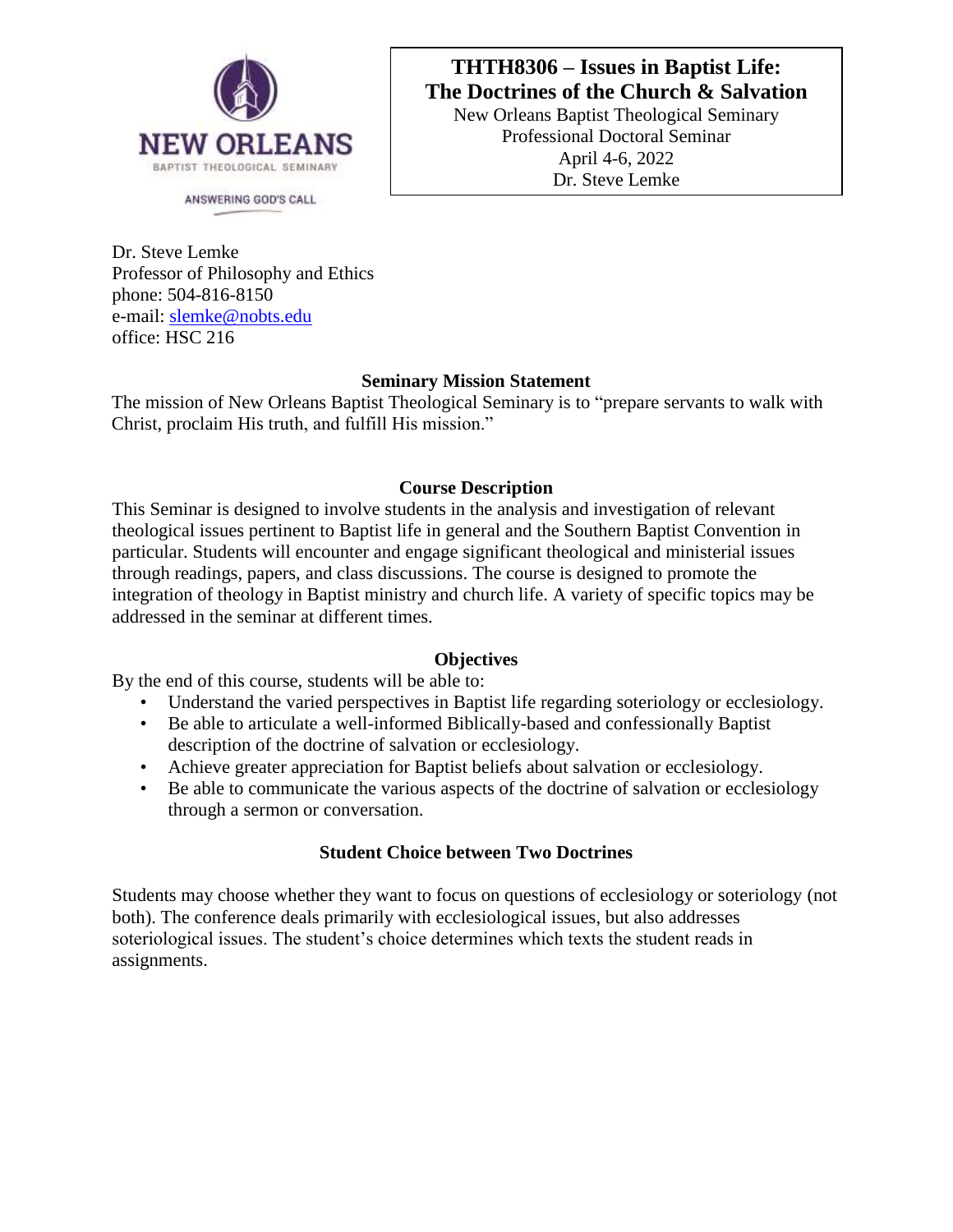## **Texts: Ecclesiology Option**

## *Choose one book you've not read from Group A --*

## Group A: Ecclesiology and Polity

- Brand, Chad, and Stan Norman, eds. *Perspectives on Church Government: Five Views on Church Polity.* Nashville: B&H Academic, 2004.
- Cowen, Gerald P. *Who Rules the Church? Examining Congregational Leadership and Church Government*. Nashville: B&H, 2003.
- Duesing, Jason, Thomas White, and Malcolm Yarnell, eds. *Restoring Integrity in Baptist Churches.* Grand Rapids: Kregel, 2008.
- Hammett, John. *Upon This Church: A Baptist Understanding of the Church*. Nashville: B&H Academic, 2010.
- Harwood, Adam*. The Spiritual Condition of Infants: A Biblical-Historical Survey and a Systematic Proposal*. Eugene: Wipf and Stock, 2011.
- Norman, Stanton. *The Baptist Way: Distinctives of a Baptist Church*. Nashville: B&H, 2005.
- Taylor, L. Roy, ed. *Who Runs the Church? Four Views on Church Government.* Grand Rapids: Zondervan, 2004.

## *Choose one book you've not read from Group B --*

Group B: "Doing Church": The Functions of a Church

- Allen, David, and Peter Lumpkins, eds., *Preach the Word: Essays on Biblical Preaching in Honor of Jerry Vines*. Carrollton, GA: Free Church Press, 2013.
- Dean, Jody, and Hal Stewart. *Together We Equip: Integrating Discipleship and Ministry Leadership for Holistic Spiritual Formation.* WestBow Press, 2018.
- Echols, Steve. *Catastrophic Crisis: Leadership in the Midst of Trial and Tragedy*. Nashville: B&H Academic, 2011.
- Hartwig, Ryan, and Warren Bird*. Teams That Thrive: Five Disciplines of Collaborative Church Leadership*. Downers Grove: IVP, 2015.
- Henderson, Jim, and Matt Casper. *Jim and Casper Go to Church: Frank Conversation about Faith, Churches, and Well-Meaning Christians*. Carol Stream, IL: Tyndale Momentum, 2007.
- Loritts, Bryan. *Right Color, Wrong Culture: The Type of Leader Your Organization Needs to Become Multiethnic*. Chicago: Moody, 2014.
- Loscalzo, Craig. *Apologetic Preaching in a Postmodern World*. Grand Rapids: IVP Academic, 2000.
- Malphurs, Aubrey. *Strategic Disciple Making: A Practical Tool for Successful Ministry*. Grand Rapids: Baker, 2009.
- Mancini, Will, and Warren Bird. *God Dreams: 12 Vision Templates for Finding and Focusing Your Church's Future*. Nashville: B&H, 2016.
- McIntosh, Gary L. *One Size Doesn't Fit All: Bringing Out the Best in Any Size Church* Grand Rapids: Revell, 1999.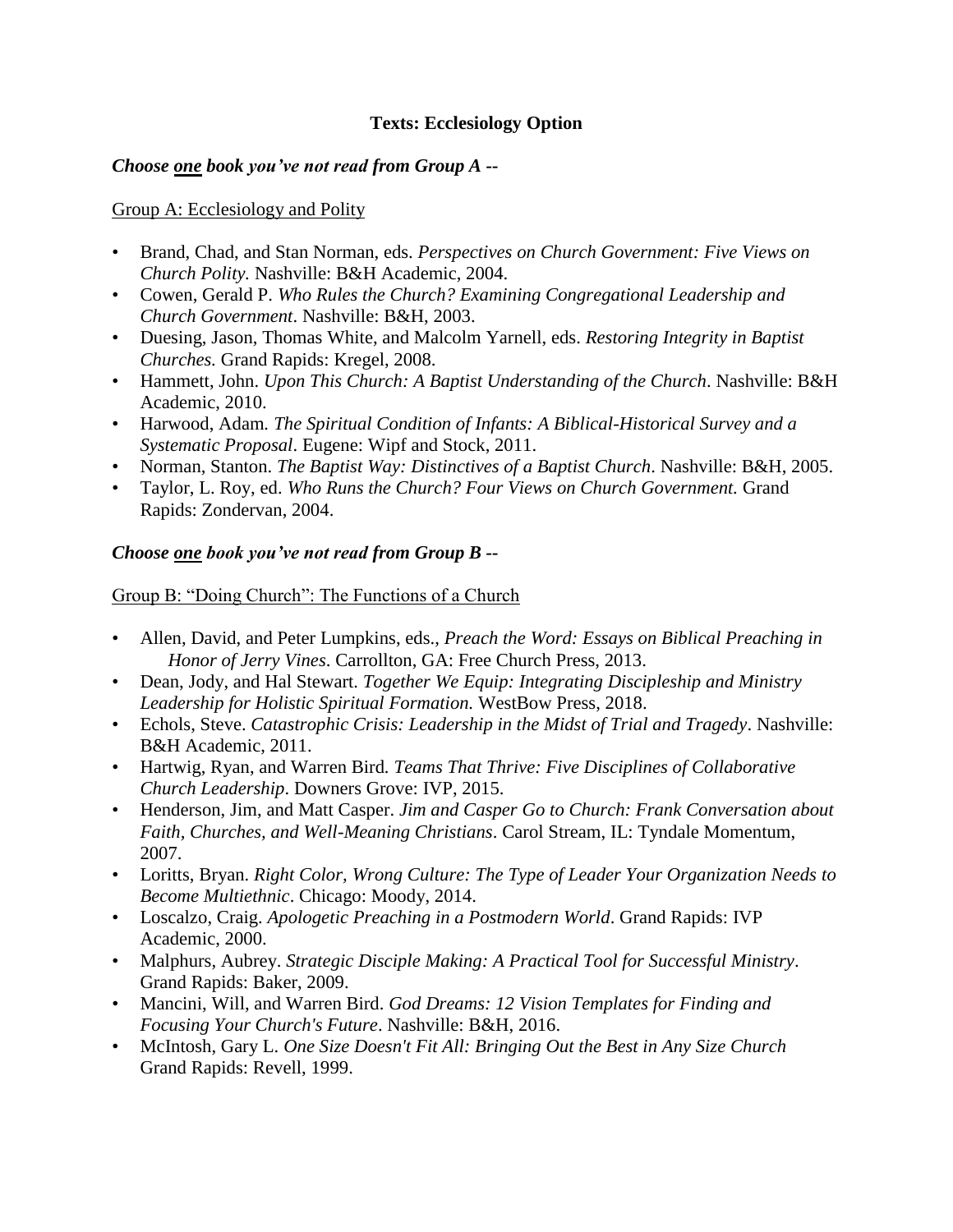- \_\_\_\_\_\_. *Taking Your Church to the Next Level: What Got You Here Won't Get You There*. Grand Rapids: Baker, 2009.
- McIntosh, Gary, and Samuel D. Rima. *Overcoming the Dark Side of Leadership: How to Become an Effective Leader by Confronting Potential Failures*. Grand Rapids: Baker, 2007 rev. ed.
- Pinson, Matthew, ed. *Perspectives on Christian Worship: Five Views.* Nashville: B&H Academic, 2009.
- Price, Wm. Craig, ed., *Engage: Tools for Contemporary Evangelism. A Festschrift Presented in Honor of Dr. Charles S. Kelley, Jr.* Birmingham: Iron Stream Media, 2019.

## *Choose one book you've not read from Group C --*

Group C is your choice of a second book from Groups A or B

## **Texts: Soteriology Option**

## *Choose one book you've not read from Group A --*

### Group A: Expressing Concerns about Calvinism

Note: Each of these books in Group A are paired with a book in Group B –

- o *Whosoever Will* by Allen and Lemke with *Whomsoever He Wills* by Barrett and Nettles (this is the only pair focused on soteriology from a Baptist perspective)
- o *Against Calvinism* by Olson with *For Calvinism* by Horton
- o *Why I Am Not a Calvinist* by Walls and Dongell with *Why I Am Not an Arminian* by Peterson and Williams.
- Allen, David and Steve Lemke, eds. *Whosoever Will: A Biblical-Theological Critique of Five Point Calvinism*. Nashville: B&H Academic, 2010.
- Allen, David. *The Extent of the Atonement: A Historical, Theological, and Critical Review*. Nashville: B&H Academic, 2016.
- Allen, David, Eric Hankins, and Adam Harwood, *Everyone Can Be Saved: A Defense of "Traditional" Southern Baptist Soteriology*. Eugene: Wipf & Stock, 2016.
- Olson, Roger E. *Against Calvinism*. Grand Rapids: Zondervan, 2011.
- Walls, Jerry, and Joseph Dongell. *Why I Am Not a Calvinist.* Downers Grove: InterVarsity, 2004.

## *Choose one book you've not read from Group B --*

## Group B: Affirming Calvinism (*choose one book from this group*)

- Nettles, Thomas J., and Matthew M. Barrett, eds. *Whomever He Wills: A Surprising Display of Sovereign Mercy*. Cape Coral, FL: Founders, 2012.
- Horton, Michael S. *For Calvinism*. Grand Rapids: Zondervan, 2011.
- Peterson, Robert A, and Michael D. Williams. *Why I Am Not an Arminian.* Downers Grove: InterVarsity, 2004.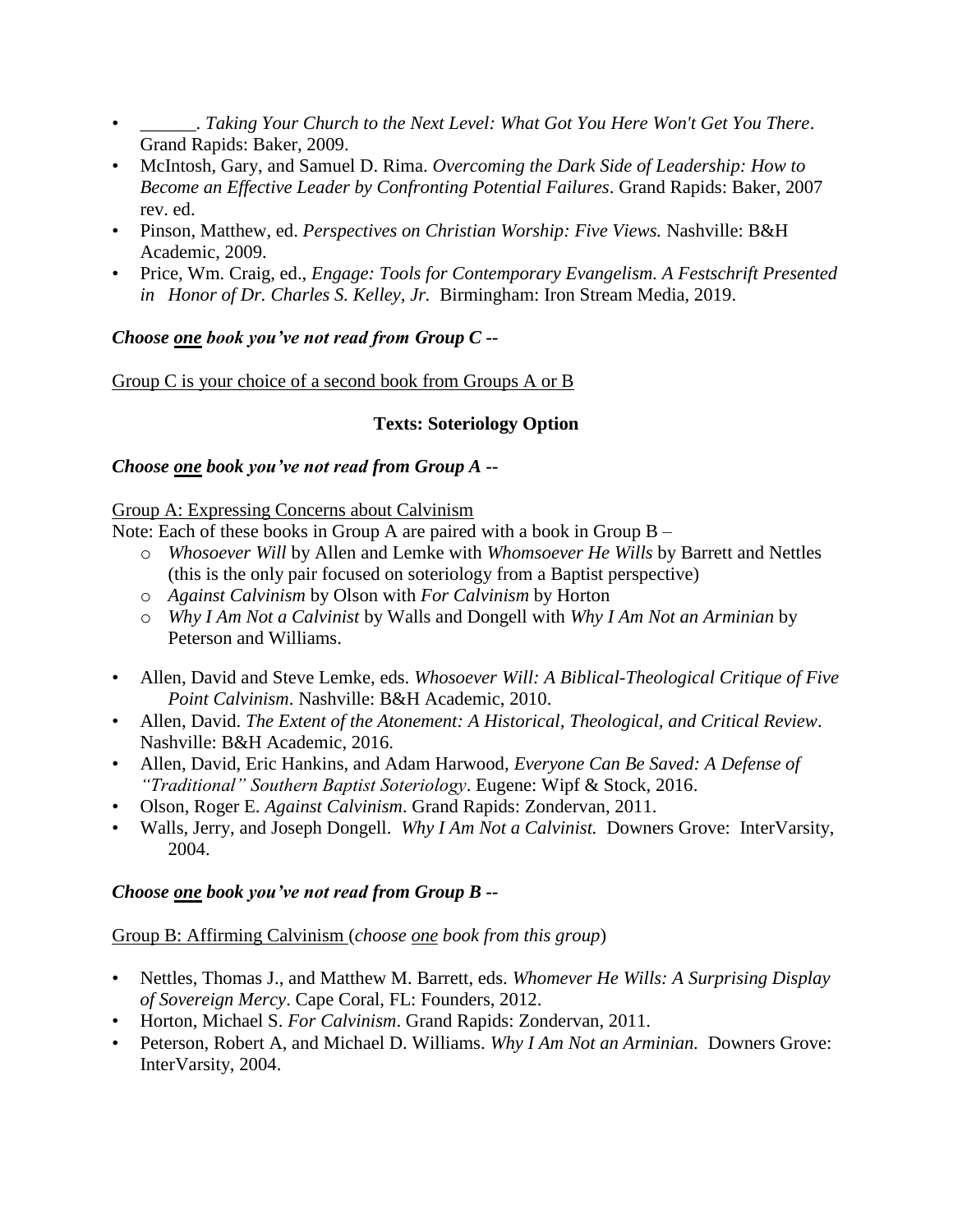## *Choose one book you've not read from Groups A, B, C, or D.*

Group C: Multiview and Single View Books on Calvinism

- Basinger, David and Randall, eds. *Predestination and Free Will: Four Views of Divine Sovereignty and Human Freedom by John Feinberg, Norman Geisler, Bruce Reichenbach, and Clark Pinnock*. Downers Grove: InterVarsity, 1986.
- Geisler, Norman. *Chosen but Free: A Balanced View of Divine Election*, 2nd ed. Nashville: Bethany House, 2001.
- Harwood, Adam. *Born Guilty? A Southern Baptist View of Original Sin*. Carrolton, GA: Free Church Press, 2013.
- Harwood, Adam. *The Spiritual Condition of Infants: A Biblical-Historical Survey and Systematic Proposal*. Eugene, OR: Wipf and Stock, 2011.
- Keathley, Kenneth. *Salvation and Sovereignty: A Molinist Approach*. Nashville: B&H Academic, 2010.
- Picirilli, Robert E. *Grace, Faith, Free Will: Contrasting Views of Salvation – Calvinism and Arminianism*. (Nashville: Randall House, 2002).
- Stewart, Kenneth J. *Ten Myths About Calvinism: Recovering the Breadth of the Reformed Tradition*. Downers Grove: IVP Academic, 2011.

### Group D: What about Those Who Have Never Heard?

- Anderson, Norman. *Christianity and World Religions: The Challenge of Pluralism*. Downers Grove, IL: InterVarsity Press, 1984.
- Crockett, William V., and Sigountos, James G., eds. *Through No Fault of Their Own? The Fate of Those Who Have Never Heard*. Grand Rapids: Baker, 1991.
- Fackre, Gabriel G., John Sanders, and Ronald H. Nash. *What about Those Who Have Never Heard? Three Views on the Destiny of the Unevangelized*. Downer's Grove: InterVarsity, 1995.
- Richardson, Donald. *Eternity in Their Hearts*. Ventura, CA: Regal, 1984.
- Sanders, John. *No Other Name: An Investigation into the Destiny of the Unevangelized*. Grand Rapids: William B. Eerdmans, 1992.
- Stewart, Robert B. *Can Only One Religion Be True? Paul Knitter and Harold Netland in Dialogue*. Minneapolis: Fortress, 2013.
- Woodberry, J. Dudley, ed. *Christians and Muslims on the Emmaus Road: Crucial Issues among Muslims*. Monrovia: MARC, 1989.

## **Course Requirements**

## *Pre-Seminar Assignment: Book Reviews from Group A about Ecclesiology or Soteriology*

• Group A text review– **Due 4/4/22 -- 100 points** Choose *one* text from the Group A of either the Ecclesiology or Soteriology list of books which you have not already read, and write a thoughtful review of about 6-9 double spaced pages. Your book review should include two key elements:

(a) an annotated summary of the content of the book, especially with regard to the key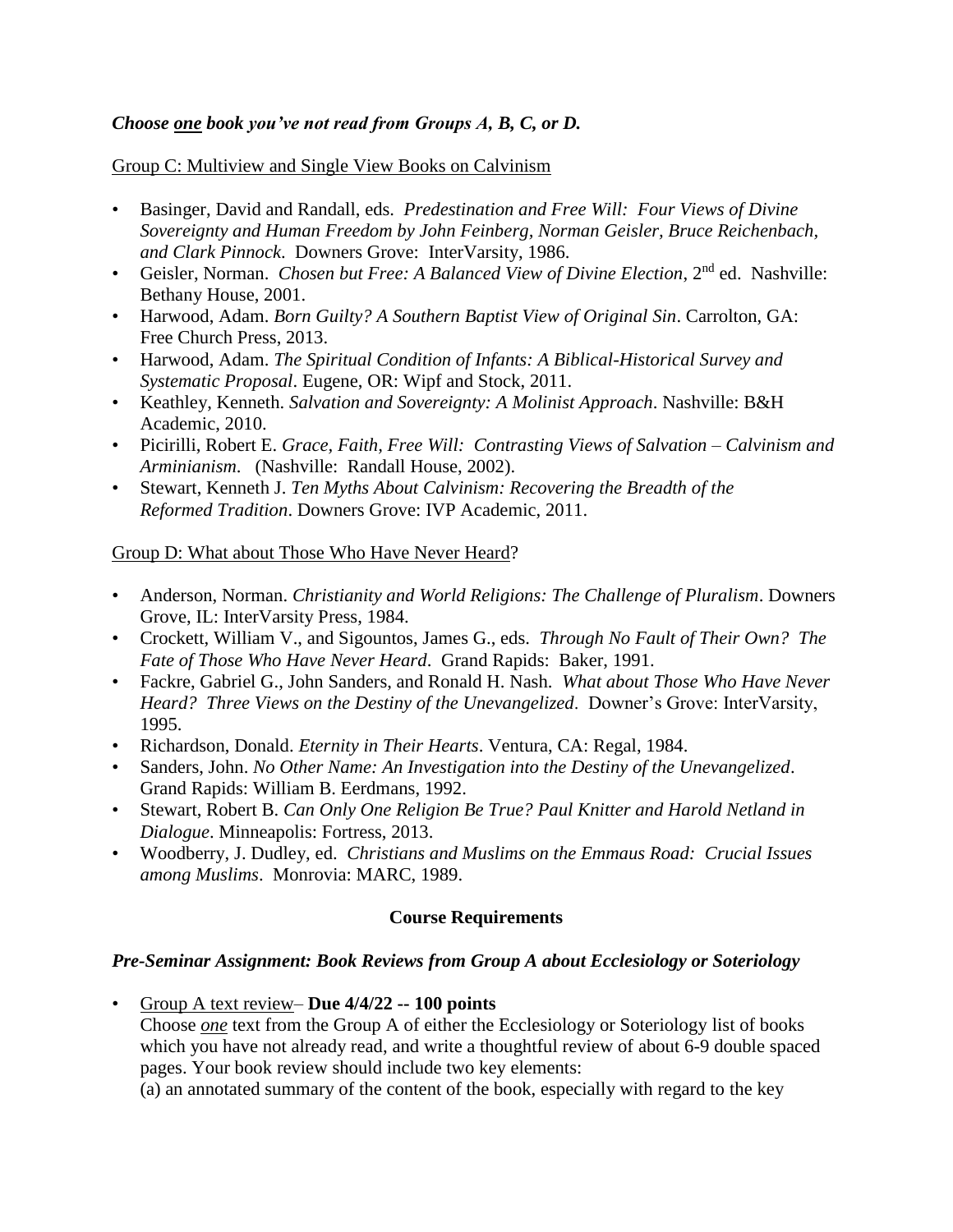concepts expressed (about 4-5 pages), and

(b) your evaluation of what you found to be the helpful contributions/strengths in the book, as well as its weaknesses (about 2-4 pages).

Note: a book review which just addresses the assignment in (a) but not in (b) will not receive a good grade. References from within the assigned book may be referenced in parentheses after one footnote; other references should be footnoted.

Also note: This book review will be graded by the ProDoc Writing Assessment Coordinator for Turabian 8th edition form and style. The format for the paper must include:

- (1) A Cover Page,
- (2) A bibliographic entry at the top of the first page,
- (3) Use each section as a main heading, not chapter heading,
- (4) Footnotes for any referenced quotes and
- (5) Pagination according to Turabian double spaced. First person allowed only in Sections 4 and 5.

This should help with the assignments which follow.

## *Post-Seminar Assignments: Meeting critique, Focused interest book reviews & Doctrinal Affirmation*

• Group B text review– **Due 4/20/22 – 100 points**

Choose *one* text from one of the Group B list of books, and write a thoughtful review of about 5 single spaced pages each. Your book review should include the same key elements as described in the Group A text review.

## • Group C book review **(Due 5/4/22) – 100 points**

Choose another text about Calvinism in Baptist Life from the Group A, B, or C, or D, or get the approval of Dr. Lemke to read another book addressing another topic within the scope of this seminar. These book reviews should be done in the same format as prior reviews.

• Doctrinal affirmation **(Due 5/11/22)** – **50 points**

## Ecclesiology

Articulate your own doctrine of ecclesiology with respect to the following issues, providing Biblical & Theological support for your position (about 8 double spaced pages)

- o How do you understand Baptist ecclesiology?
- o Defend your view of Baptist polity.
- o Describe the offices of a New Testament church.
- o Describe the meaning of the two church ordinances.
- o Discuss one of the functions of a New Testament church.

# Soteriology

- Articulate your own doctrine of soteriology with respect to the following issues, providing Biblical & Theological support for your position (about 8 double spaced pages)
	- o Uniqueness & necessity of Christ for salvation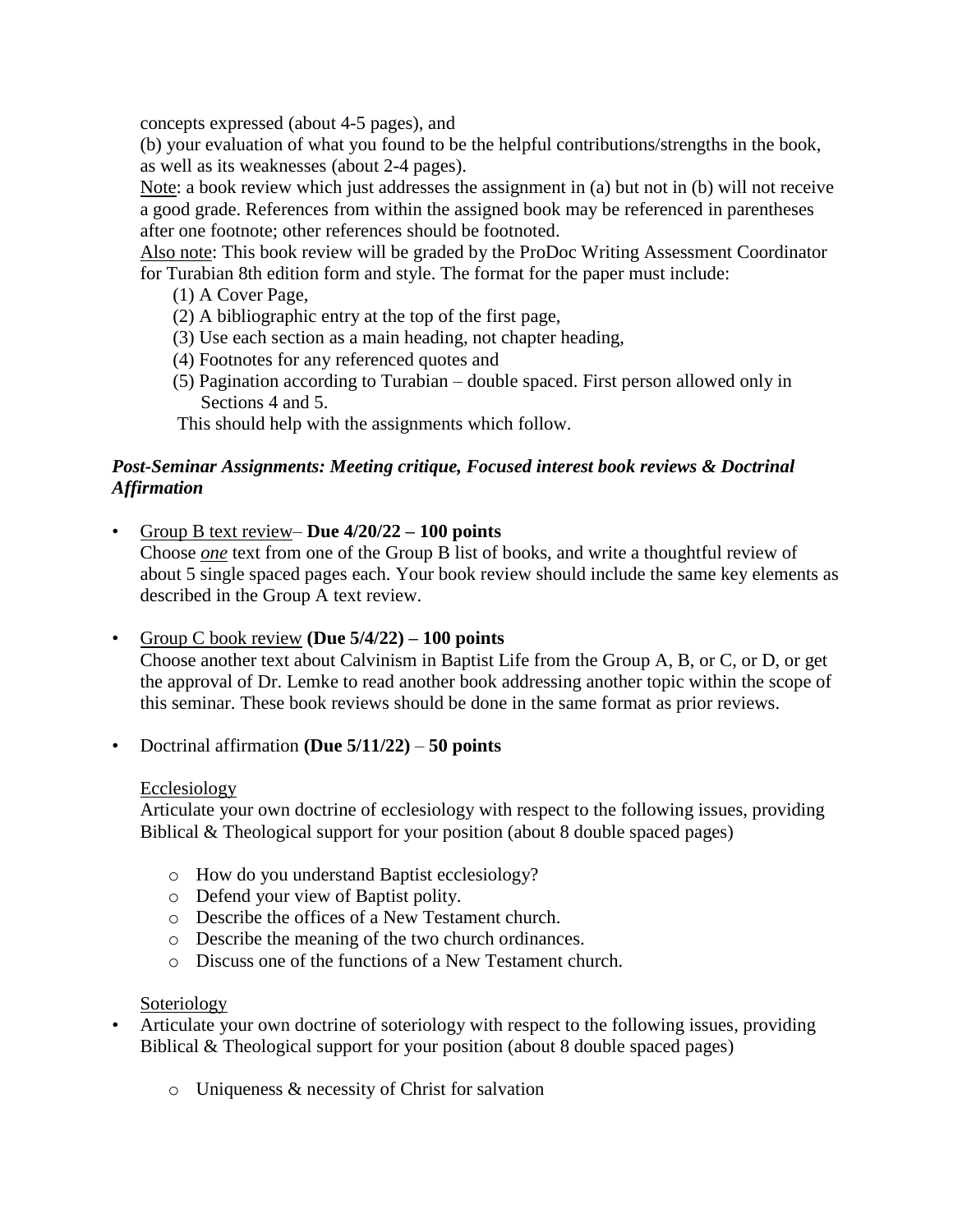- o Is there a "wider hope" for those who have never heard the gospel?
- o Your perspective on each of the five points of Calvinism
- o How justification, sanctification, & glorification function together
- o The engagement of each of the members of the Trinity in salvation

### **Grading**

Students are expected to exercise the highest of ethics and integrity in keeping with the character of Christ when completing all assignments, especially regarding the Seminary's standards regarding plagiarism (see NOBTS catalog).

Grading Scale – The Seminary-wide grading scale (score out of 400 possible points)–

 $A = 93-100(372-400)$  $B = 85-92(340-371)$  $C = 77-84 (308-339)$  $D = 70-76$  (280-307)  $F = 279$  or below

Note: Late work is penalized at the rate of two points per school day.

### **Attendance**

Attendance at all sessions is expected for ProDoc seminars.

#### **Class Schedule**

This seminar is based on the Biblical Principles for Effective Church Life, so you must attend the meetings at FBC New Orleans, and a Wednesday meeting on the NOBTS campus.

| <b>Time</b>               | <b>Event or Assignment</b> |
|---------------------------|----------------------------|
| 4/4/22                    | Submit Group A text review |
| Monday, $4/4$<br>$1-4$ pm | Class session 1            |
| Monday, $4/4$<br>$6-9$ pm | Class session 2            |
| Tuesday, 4/5<br>8-11 am   | Class session 3            |
| Tuesday, 4/5<br>$1-4$ pm  | Class session 4            |
| Wednesday, 4/6<br>8-11 am | Class session 5            |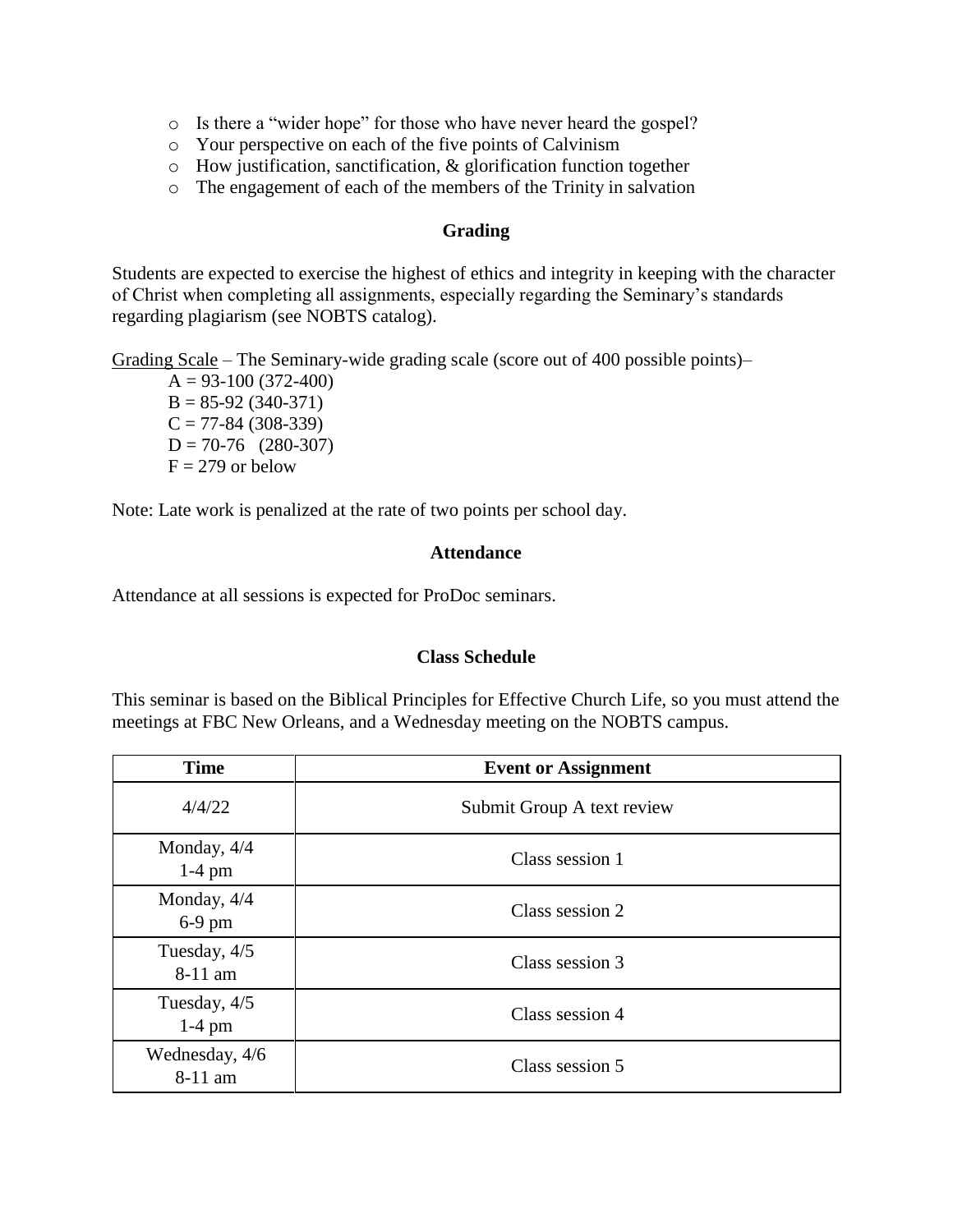| 4/20/22 | Submit Group B text review                 |
|---------|--------------------------------------------|
| 5/4/22  | Submit Group C text review                 |
| 5/11/22 | Submit your personal Doctrinal Affirmation |

#### **Selected Bibliography/Additional Resources**

#### *Resources on Ecclesiology*

#### Ecclesiology and Polity

- Allison, Gregg R. *Sojourners and Strangers: The Doctrine of the Church*. Foundations of Evangelical Theology, ed. John S. Feinberg. Wheaton: Crossway, 2012.
- Berkouwer, G. C. *The Church*. Translated by James E Davidson. Grand Rapids: Eerdmans, 1976.
- Brand, Chad, and Stan Norman, eds. *Perspectives on Church Government: Five Views on Church Polity.* Nashville: B&H Academic, 2004.
- Cowen, Gerald P. *Who Rules the Church? Examining Congregational Leadership and Church Government*. Nashville: B&H, 2003.
- Clowney, Edmund. *The Church*. In Contours in Christian Theology. Downers Grove: IVP, 1995.
- Dever, Mark. *The Church: The Gospel Made Visible.* Nashville: B&H, 2012.
- Dever, Mark, and Jonathan Leeman, eds. *Baptist Foundations: Church Government for an Anti-Institutional Age*. Nashville: B&H, 2015.
- Dodd, C.H. *The Apostolic Preaching and its Developments*. London: Hodder and Stoughton Limited, 1936.
- Duesing, Jason, Thomas White, and Malcolm Yarnell, eds. *Restoring Integrity in Baptist Churches.* Grand Rapids: Kregel, 2008.
- Easley, Kendell H. and Christopher W. Morgan, ed. *The Community of Jesus: A Theology of the Church.* Nashville: B&H Academic, 2013.
- Garrett, James Leo, Jr. *Baptist Church Discipline*. Paris, AR: Baptist Standard Bearer, 2004.
- Hammett, John. *Biblical Foundations for Baptist Churches: A Contemporary Ecclesiology.* Nashville: Kregel, 2005.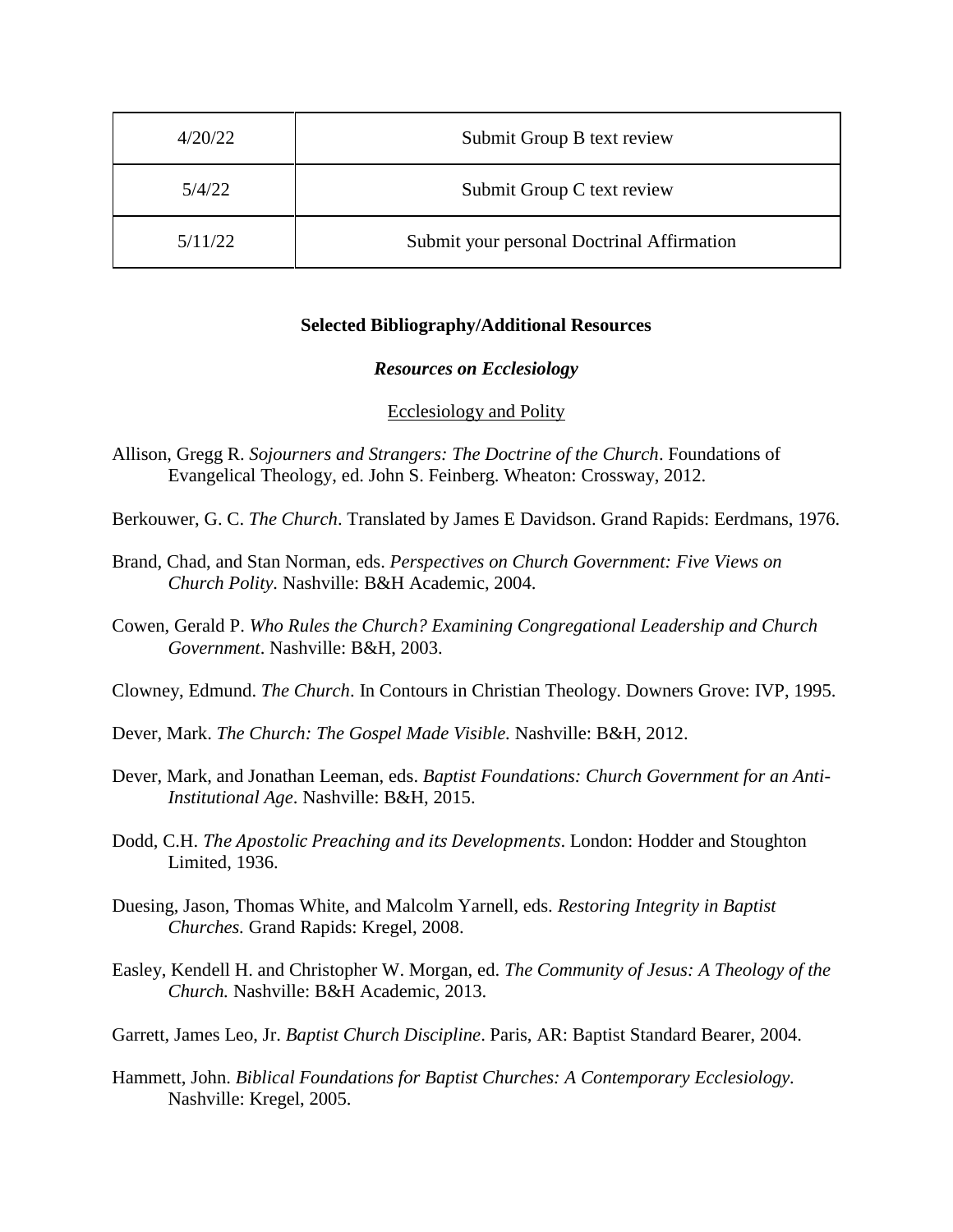- --------. *Upon This Church: A Baptist Understanding of the Church*. Nashville: B&H Academic, 2010.
- Hammett, John S. and Benjamin L. Merkle, ed. *Those Who Must Give an Account: A Study of Church Membership and Church Discipline*. Nashville: B&H, 2012.
- Harwood, Adam. *The Spiritual Condition of Infants: A Biblical-Historical Survey and a Systematic Proposal*. Eugene: Wipf and Stock, 2011.
- Hinson, Glenn, ed. *Understandings of the Church*. Philadelphia: Fortress, 1986.
- Kärkkäinen, Veli-Matti. *An Introduction to Ecclesiology: Ecumenical, Historical & Global Perspectives*. Grand Rapids: IVP Academic, 2002.
- Leeman, Jonathan. *The Church and the Surprising Offense of God's Love: Reintroducing the Doctrines of Church Membership and Discipline*. Wheaton: Crossway, 2010.
- Norman, R. Stanton. *More than Just a Name: Preserving Our Baptist Identity*. Nashville: B&H, 2001.

\_\_\_\_\_\_\_. *The Baptist Way: Distinctives of a Baptist Church*. Nashville: B&H, 2005.

- Sullivan, James. *Rope of Sand with Strength of Steel*. Nashville: Convention Press, 1976.
- Taylor, L. Roy, ed. *Who Runs the Church? Four Views on Church Government.* Grand Rapids: Zondervan, 2004.
- Zacharias, Ravi and Norman Geisler, eds. *Is Your Church Ready?* Grand Rapids: Zondervan, 2003.

#### "Doing Church": The Functions of Churches

- Allen, David, and Peter Lumpkins, eds., *Preach the Word: Essays on Biblical Preaching in Honor of Jerry Vines*. Carrollton, GA: Free Church Press, 2013.
- Briggs, J. R. *Fail: Finding Hope and Grace in the Midst of Ministry Failure.* Downers Grove: IVP, 2014.
- Chang, Curtis. *Engaging Unbelief*. Downers Grove: InterVarsity Press, 2000.

Chappell, Bryan. *Christ-Centered Preaching*. Grand Rapids: Baker Books, 1994.

Cole, Neil. *Organic Leadership: Leading Naturally Right Where You Are*. Grand Rapids: Baker, 2010.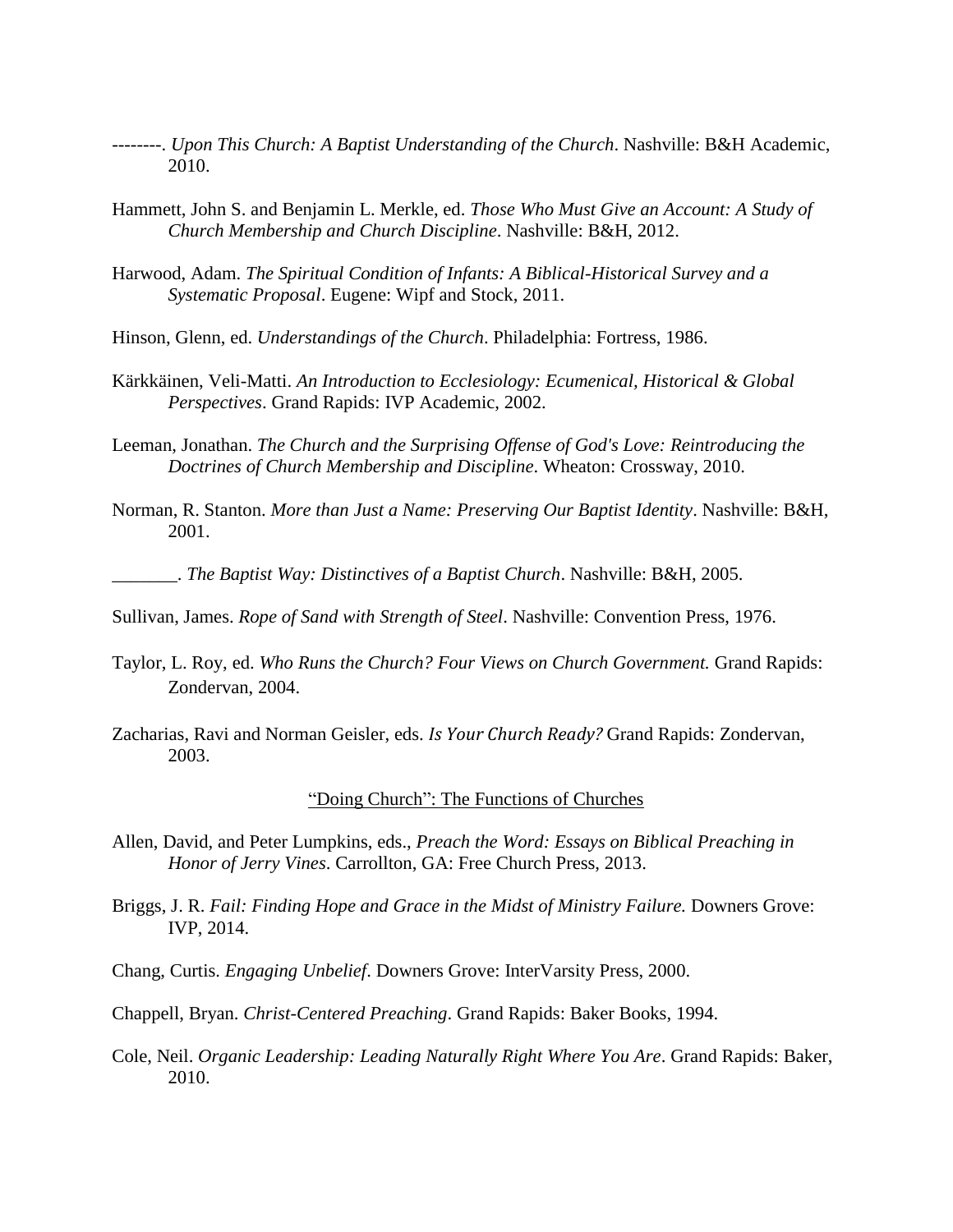- Coley, Kenneth, ed. *Entrusted to the Faithful: An Introduction of Pastoral Leadership*. Spring Hill, TN: Rainer Publishing, 2017.
- Copan, Paul. *When God Goes to Starbucks: A Guide to Everyday Apologetics*. Grand Rapids: Baker, 2008.
- Dean, Jody, and Hal Stewart. *Together We Equip: Integrating Discipleship and Ministry Leadership for Holistic Spiritual Formation.* WestBow Press, 2018.
- Echols, Steve. *Catastrophic Crisis: Leadership in the Midst of Trial and Tragedy*. Nashville: B&H Academic, 2011.
- Estep, James, Jr., and Michael Anthony. *Management Essentials for Christian Ministries.* Nashville: B&H, 2015.

.

- Eswine, Zack. *Preaching to a Post-Everything World: Crafting Sermons that Connect with Our Culture*. Grand Rapids: Baker Books, 2008.
- Gibson, Scott, ed. *Preaching to a Shifting Culture: 12 Perspectives on Communicating that Connects*. Grand Rapids: Baker, 2004.
- Harrington, Bobby. *Discipleship that Fits: The Five Kinds of Relationships God Uses to Help Us Grow.* Grand Rapids: Zondervan 2016.
- Hartwig, Ryan, and Warren Bird. *Teams That Thrive: Five Disciplines of Collaborative Church Leadership.* Downers Grove: IVP, 2015.
- Henderson, Jim, and Matt Casper. *Jim and Casper Go to Church: Frank Conversation about Faith, Churches, and Well-Meaning Christians*. Carol Stream, IL: Tyndale Momentum, 2007.
- Johnston, Graham. *Preaching to a Postmodern World.* Grand Rapids: Baker Books, 2001.
- Jones, Timothy Paul, and Michael Wilder. *The God Who Goes Before You: Pastoral Leadership as Christ-centered Followership.* Nashville: B&H, 2018.
- Kallenberg, Brad. *Live to Tell: Evangelism in a Postmodern World.* Grand Rapids: Brazos Press, 2002.
- Keller, Timothy. *Center Church: Doing Balanced, Gospel-Centered Ministry in your City*. Grand Rapids: Zondervan, 2012.
- Larsen, David. *The Evangelism Mandate: Recovering the Centrality of Gospel Preaching*. Grand Rapids: Kregel Publications, 1992.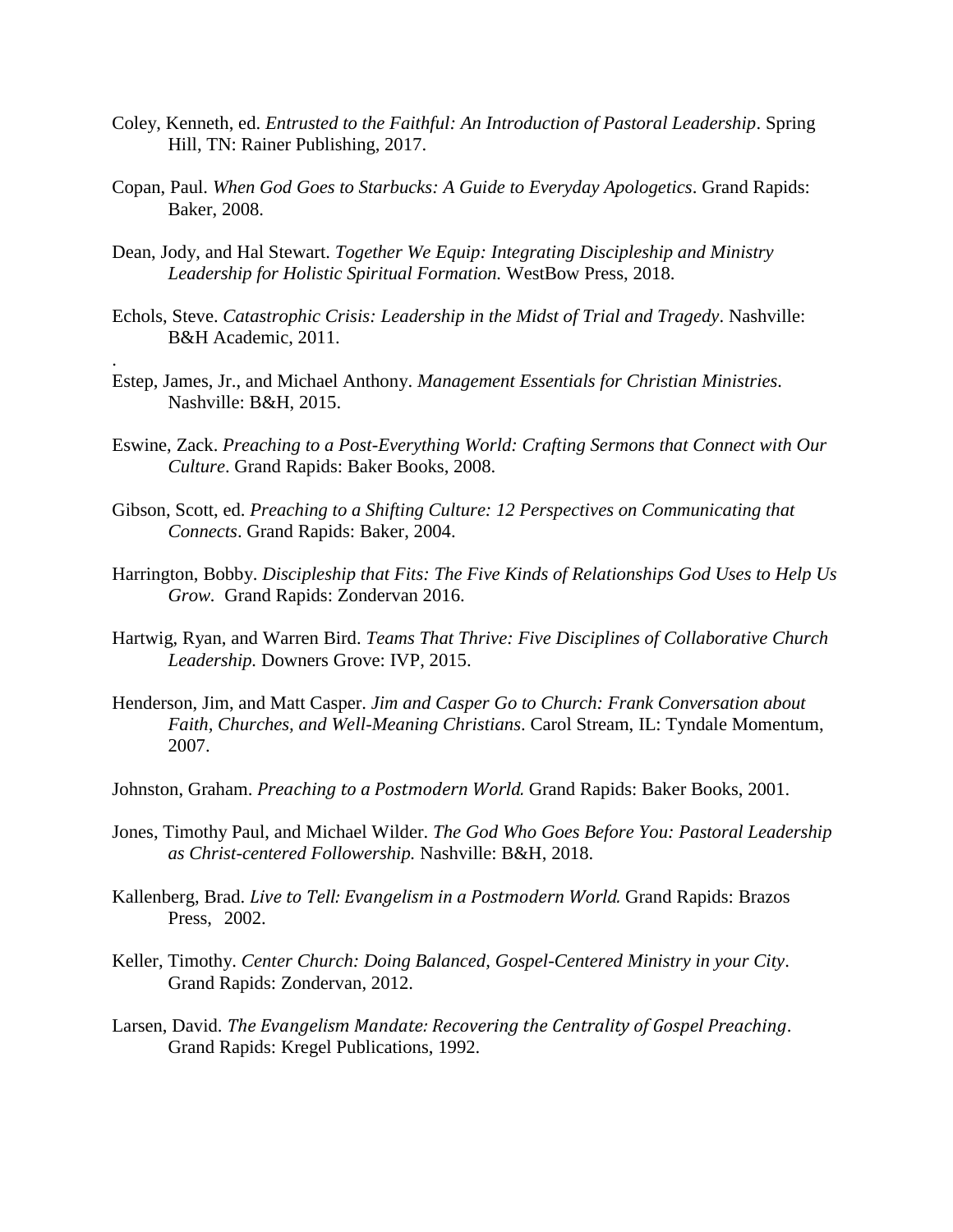Lemke, Steve. "A Theology of Evangelism," in *Engage: Tools for Contemporary Evangelism. A Festschrift Presented upon the Retirement of Dr. Charles S. Kelley, Jr.*, ed. Wm. Craig Price (Birmingham: Iron Stream Media, 2019), 107-130.

\_\_\_\_\_\_\_. "A Theology of Expository Preaching," in *Preach the Word: Essays on Biblical P reaching in Honor of Jerry Vines*, ed. David Allen and Peter Lumpkins (Carrollton, GA: Free Church Press, 2013), 101-115.

\_\_\_\_\_\_\_. "Moral Qualities of Pastoral Leadership: Fulfilling a Ministerial Calling with Integrity," in *Theology for Ministry*, a publication of Mid-America Baptist Theological Seminary, vol. 2 (November 2007): 5-17.

\_\_\_\_\_\_\_. "Worship Wars: Theological Perspectives on Hymnody among Early Evangelical Christians," *Journal of the Grace Evangelical Society* vol. 27, no. 52 (Spring 2014): 57-79.

- Lewis, Phillip. *Transformational Leadership: A New Model for Total Church Involvement*. Nashville: B&H, 1996.
- Loritts, Bryan. *Right Color, Wrong Culture: The Type of Leader Your Organization Needs to Become Multiethnic*. Chicago: Moody, 2014.
- Loscalzo, Craig. *Apologetic Preaching in a Postmodern World*. Grand Rapids: IVP Academic, 2000.
- Malphurs, Aubrey. *Strategic Disciple Making: A Practical Tool for Successful Ministry*. Great Falls: Baker, 2009.

\_\_\_\_\_\_\_. *Advanced Strategic Planning: A 21st Century Model for Church and Ministry Leaders,* 3rd ed. Grand Rapids: Baker, 2013.

- Mancini, Will, and Warren Bird. *God Dreams: 12 Vision Templates for Finding and Focusing Your Church's Future*. Nashville: B&H, 2016.
- McDowell, Malcolm, and Alvin A. Reid. *Firefall 2.0: How God Has Shaped History through Revivals.* Raleigh: Gospel Advance Books, vol. 4, 2015
- McIntosh, Gary L. *One Size Doesn't Fit All: Bringing Out the Best in Any Size Church* Grand Rapids: Revell, 1999.

\_\_\_\_\_\_\_. *Taking Your Church to the Next Level: What Got You Here Won't Get You There*. Grand Rapids: Baker, 2009.

McIntosh, Gary, and Samuel D. Rima. *Overcoming the Dark Side of Leadership: How to Become an Effective Leader by Confronting Potential Failures*. Grand Rapids: Baker, 2007 rev. ed.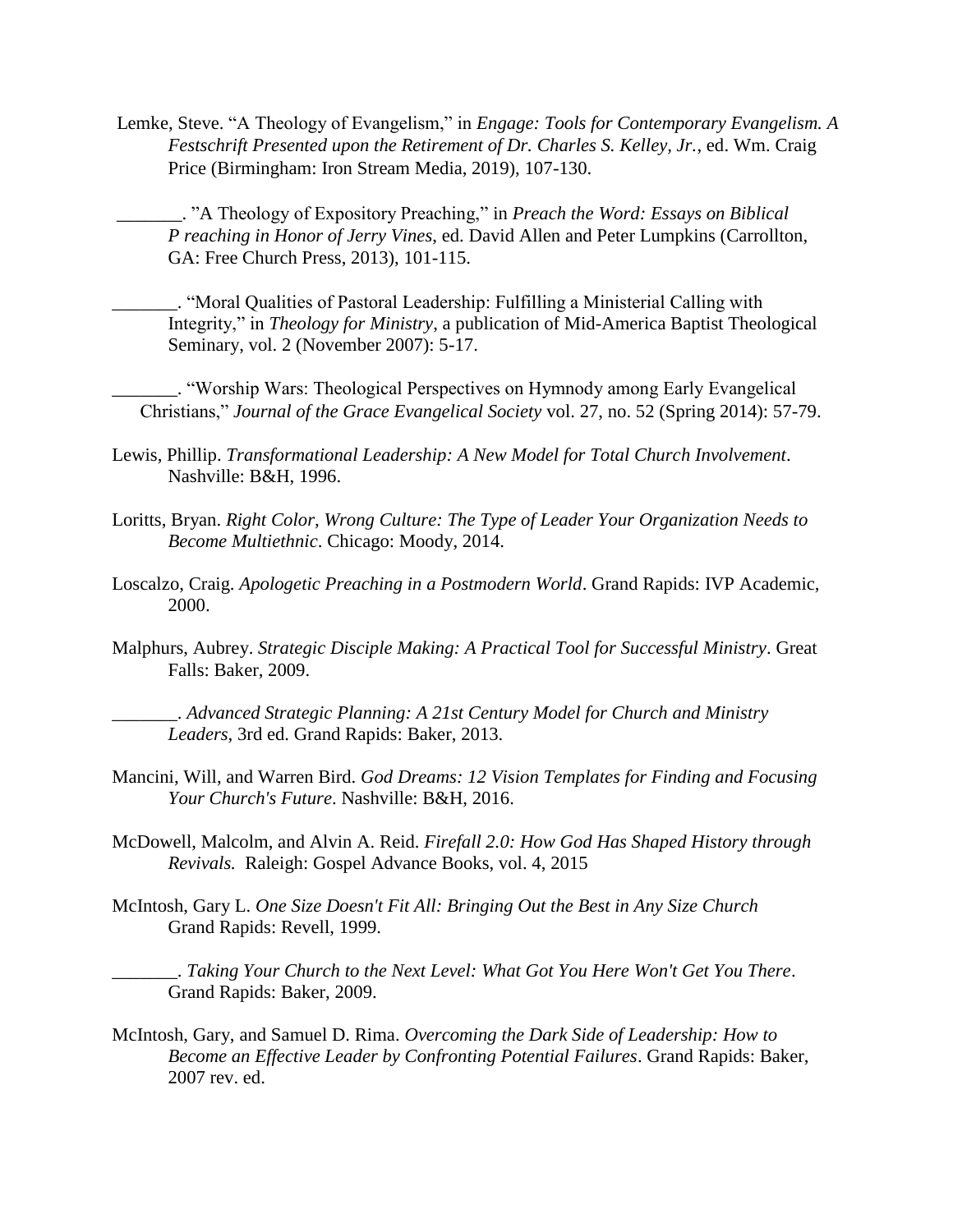- Miller, Calvin. *Marketplace Preaching*. Grand Rapids: Baker Books, 1995.
- Ogden, Greg. *Discipleship Essentials: A Guide to Building Your Life in Christ.* The Essentials Set. Downers Grove: IVP, 2019 rev. ed.
- Ogden, Greg, and Daniel Meyer. *Leadership Essentials: Shaping Vision, Multiplying Influence, Defining Character*. The Essentials Set. Downers Grove: IVP, 2009.
- Pinson, Matthew, ed. *Perspectives on Christian Worship: Five Views.* Nashville: B&H Academic, 2009.
- Pinson, Matthew, with Matthew Steven Bracey, Matthew McAffee, and Michael A. Oliver. *Sexuality, Gender, and the Church: A Christian Response in the New Cultural Landscape.* Nashville: Welch College Press, 2016.
- Price, Wm. Craig, ed., *Engage: Tools for Contemporary Evangelism. A Festschrift Presented in Honor of Dr. Charles S. Kelley, Jr.* Birmingham: Iron Stream Media, 2019.
- Putman, Jim*. Real-Life Discipleship: Building Churches That Make Disciples*. Colorado Springs: IVP, 2010.
- Vines, Jerry, and Jim Shaddix. *Power in the Pulpit: How to Prepare and Deliver Expository Sermons*. Nashville: B&H, 2017.
- Williams, Pat, with Jim Denney. *21 Great Leaders: Learn Their Lessons, Improve Your Influence*. Whitstable, UK: Shiloh Run Press, 2015.
- Witt, Lance. *High Impact Teams: Where Healthy Meets High Performance.* Grand Rapids: Baker, 2018.

## *Resources on Soteriology*

#### Videos

- Dialogue on Calvinism between two SWBTS Seminary Professors, Dr. Matthew McKellar and Dr. Malcolm Yarnell, in September 2013. Time: 1 hour and 40 minutes. Available at: <http://baptisttheologians.blogspot.com/2013/09/calvinism-dialogue.html>
- Dialogue on Calvinism in Baptist life between NOBTS professor Steve Lemke and SBTS Professor Hershael York, entitled "Calvinism: Dialogue from Differing Theological Perspectives," at the "Calvinism: Concerned? Confused? Curious?" sponsored by the Kentucky Baptist Convention on August 4, 2012 at Crestwood Baptist Church near Louisville, KY. Available at: [http://www.kybaptist.org/calvinism-dialogue](http://www.kybaptist.org/calvinism-dialogue-video/?utm_source=rss&utm_medium=rss&utm_campaign=calvinism-dialogue-video)[video/?utm\\_source=rss&utm\\_medium=rss&utm\\_campaign=calvinism-dialogue-video](http://www.kybaptist.org/calvinism-dialogue-video/?utm_source=rss&utm_medium=rss&utm_campaign=calvinism-dialogue-video)

#### Articles and Papers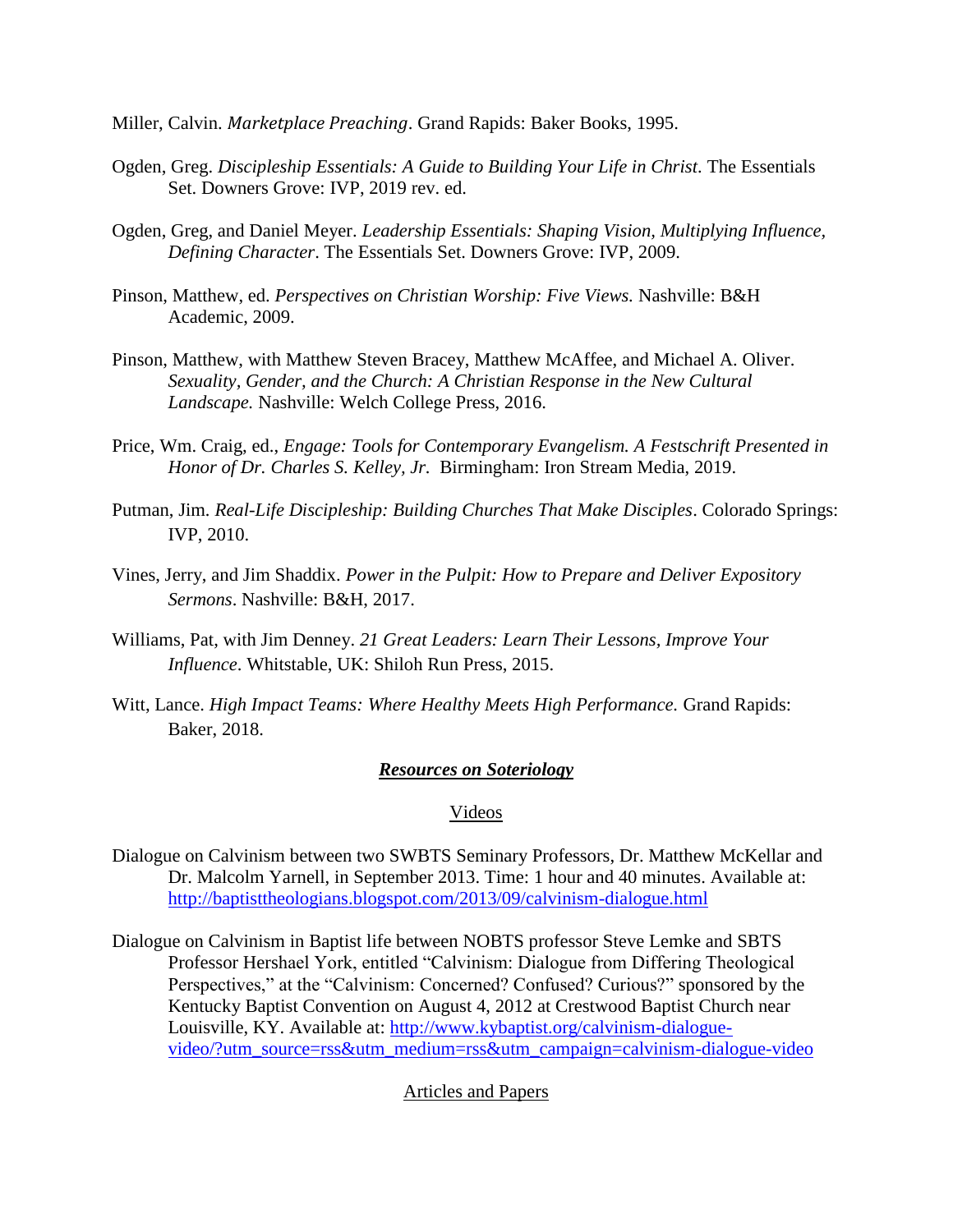- Calvinism Advisory Committee, "Truth, Trust, and Testimony in a Time of Tension" (2013). Available at:<http://www.sbclife.org/Articles/2013/06/sla5.asp>
- Essays on the "Statement of Traditional Baptist Perspectives on Salvation," *Journal of Baptist Theology and Ministry* (Fall 2012), forthcoming in December 2013.
- Hankins, Eric. "Beyond Calvinism and Arminianism: Toward a Baptist Soteriology," *Journal of Baptist Theology & Ministry* 8.1 (Spring 2011): 87-100. Available at: [http://baptistcenter.net/journals/JBTM\\_8-1\\_Spring\\_2011.pdf#page=90](http://baptistcenter.net/journals/JBTM_8-1_Spring_2011.pdf#page=90)
- Keathley, Ken. "A Molinist View of Election, or How to Be a Consistent Infralapsarian," pp. 195-215 in *Calvinism: A Southern Baptist Dialogue*, ed. Brad Waggoner and E. Ray Clendenen. Nashville: Broadman and Holman, 2008.

\_\_\_\_\_\_\_\_. "[Rescuing the Perishing: A Defense of Giving Invitations](http://baptistcenter.com/Journal%20Articles/Spr%202003/02%20Rescuing%20the%20Perishing%20-%20Spr%202003.pdf)," *Journal for Baptist Theology and Ministry*, vol. 1 No. 1 (Spring 2003): 4-16.

\_\_\_\_\_\_\_\_. "Salvation and the Sovereignty of God: The Great Commission as an Expression of the Divine Will," pp. 179-193 in *The Mission of Today's Church: Baptist Leaders Look at Modern Faith Issues*, ed. R. Stanton Norman. Nashville: Broadman and Holman, 2007.

\_\_\_\_\_\_\_\_. "The Work of God: Salvation," pp. 686-764 in *A Theology for the Church*, ed. Daniel L. Akin. Nashville: Broadman and Holman, 2007.

Lemke, Steve. ["Agent Causation, or, How to Be a Soft Libertarian,](http://www.nobts.edu/Faculty/ItoR/LemkeSW/Personal/Tiessen.htm.html)" a paper presented at the March 2005 Southwest Regional Evangelical Philosophical meeting in New Orleans.

\_\_\_\_\_\_\_\_. ["Evangelical Theology in the Twenty-First Century,](http://www.nobts.edu/Faculty/ItoR/LemkeSW/Personal/Tiessen.htm.html)" *Journal for Baptist Theology and Ministry,* vol. 1, no. 1 (Spring 2003):58-77.

\_\_\_\_\_\_\_\_. ["The Future of Southern Baptists as Evangelicals,](http://www.nobts.edu/Faculty/ItoR/LemkeSW/Personal/Tiessen.htm.html)" a paper presented at the April 2005 Maintaining Baptist Distinctives Conference at Mid-America Baptist Theological Seminary in Memphis.

\_\_\_\_\_\_\_\_. "God's Relation to the World: Terrance Tiessen's Proposal on Providence and Prayer," *Criswell Theological Review*, n.s. vol. 1, no. 2 (Spring 2004):205-213. An earlier version of this paper, originally presented at the November 2002 annual meeting of the Evangelical Theological Society in Toronto, Canada, is available online at ["God's Relation to the World: Terrance Tiessen's Proposal on Providence and Prayer.](http://www.nobts.edu/Faculty/ItoR/LemkeSW/Personal/Tiessen.htm.html)"

\_\_\_\_\_\_\_\_. ["The Transdimensional God: A Proposal Regarding God, Time, and Providence,](http://www.nobts.edu/Faculty/ItoR/LemkeSW/Personal/Tiessen.htm.html)" a paper presented at the March 2003 annual Southwest regional meeting of the Evangelical Theological Society at Dallas Theological Seminary.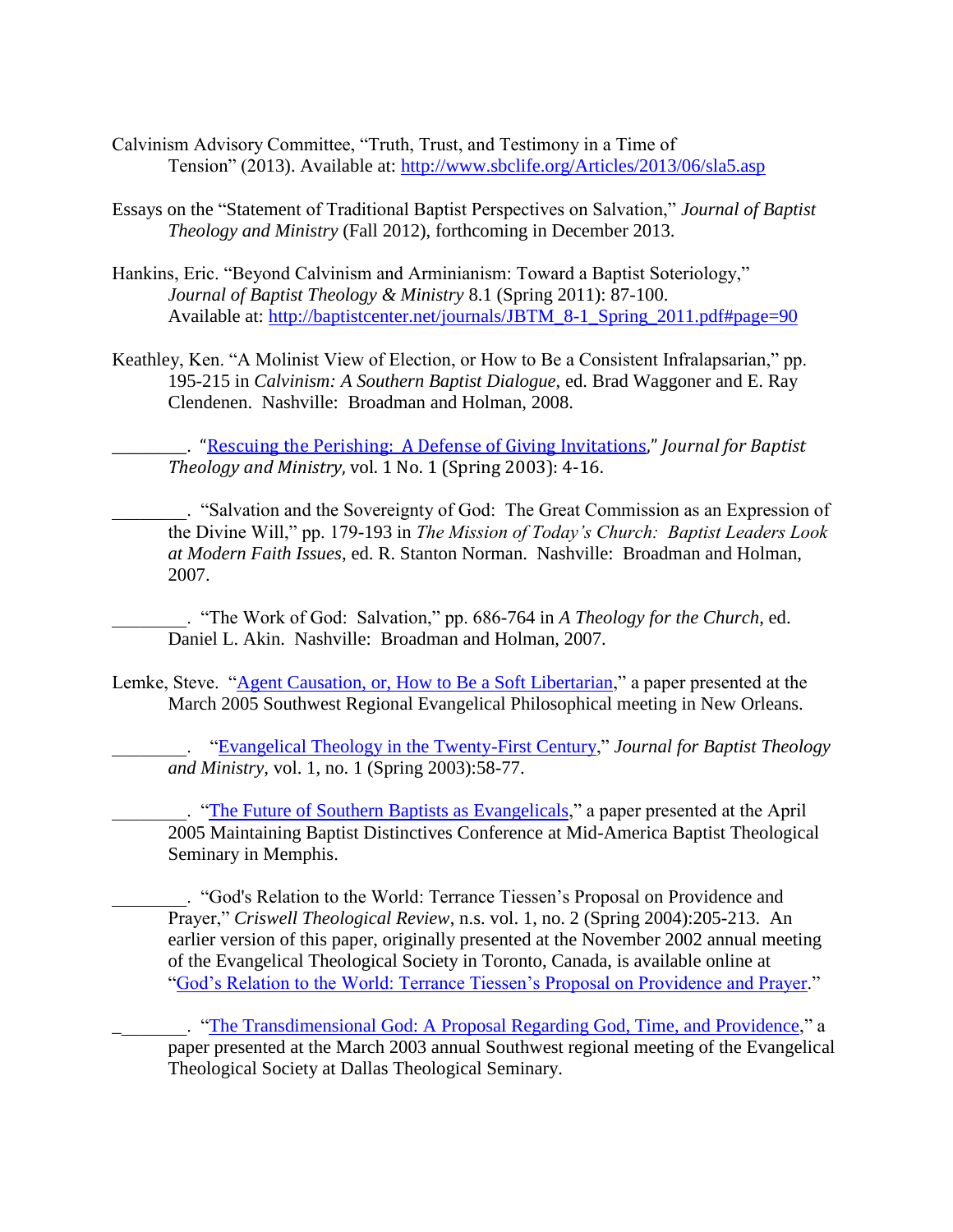\_\_\_\_\_\_\_\_. ["What Is a Baptist? Nine Marks that Separate Baptists from Presbyterians,](http://www.nobts.edu/Faculty/ItoR/LemkeSW/Personal/Tiessen.htm.html)" a paper presented at the March 2007 Baptist Theology and Ministry conference on the campus of New Orleans Baptist Theological Seminary.

Pinson, J. Matthew. ["Thomas Grantham's Theology of Justification and Atonement,](http://www.baptistcenter.com/Documents/Journals/JBTM%208.1%20Spring11.pdf#page=10)" a paper presented for a conference in March 2011 sponsored by the Baptist Center for Theology and Ministry, with responses by Clint Bass, James Leonard, and Rhyne Putman, published in the *Journal for Baptist Theology and Ministry* (Spring 2011), vol. 8, no. 1, 10-39.

#### Multiviews Books

- Basinger, David and Randall, eds. *Predestination and Free Will: Four Views of Divine Sovereignty and Human Freedom by John Feinberg, Norman Geisler, Bruce Reichenbach, and Clark Pinnock*. Downers Grove: InterVarsity, 1986.
- Clendenen, E. Ray, and Brad J. Waggoner, eds. *Calvinism: A Southern Baptist Dialogue*. Nashville: B&H Academic, 2008.
- Cottrell, Jack, ed., with Clark Pinnock, Robert Reymond, Thomas Talbott, and Bruce Ware, *Perspectives on Election: Five Views* (Nashville: Broadman and Holman, 2006).
- Hunt, Dave, and James White. *Debating Calvinism: Five Points, Two Views*. Sisters, OR: Multnomah, 2004.
- Picirilli, Robert E. *Grace, Faith, Free Will: Contrasting Views of Salvation – Calvinism and Arminianism*. (Nashville: Randall House, 2002).
- Tiessen, Terrance. *Providence and Prayer: How Does God Work in the World?* Downers Grove: InverVarsity, 2000.

#### Perspectival Books

Allen, David. *The Atonement: A Biblical, Theological, Historical Study of the Cross of Christ*. Nashville: B&H Academic, 2019.

\_\_\_\_\_\_\_. *The Extent of the Atonement: A Historical, Theological, and Critical Review*. Nashville: B&H Academic, 2016.

- Allen, David, Eric Hankins, and Adam Harwood, *Everyone Can Be Saved: A Defense of "Traditional" Southern Baptist Soteriology*. Eugene: Wipf & Stock, 2016.
- Allen, David and Steve Lemke, eds. *Whosoever Will: A Biblical-Theological Critique of Five Point Calvinism*. Nashville: B&H Academic, 2010.

Boettner, Loraine. *The Reformed Doctrine of Predestination*. Phillipsburg, NJ: P &R, 1990.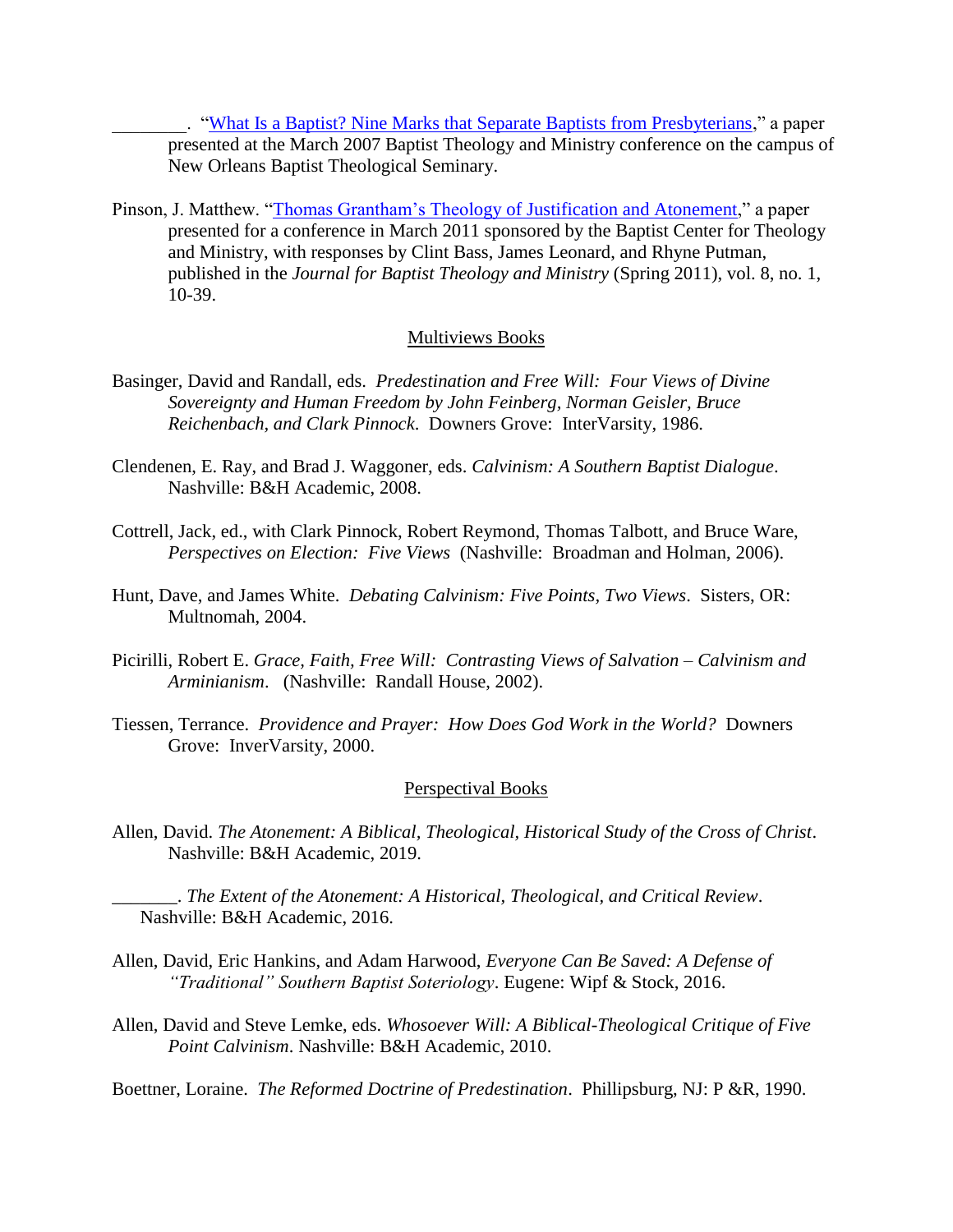- Boyd, Gregory. *God of the Possible: A Biblical Introduction to the Openness of God*. Grand Rapids: Baker, 2000.
- Bryson, George. *The Dark Side of Calvinism: The Calvinist Caste System*. Santa Ana: Calvary Chapel, 2004.
- Chute, Anthony L. *A Piety above the Common Standard: Jesse Mercer and the Defense of Evangelical Calvinism*. Macon, GA: Mercer University Press, 2004.
- Craig, William Lane. *The Only Wise God: The Compatibility of Divine Foreknowledge and Human Freedom*. Grand Rapids: Baker, 1987.

\_\_\_\_\_\_\_. *The Problem of Divine Foreknowledge and Future Contingents from Aristotle to Suarez.* Leiden: E. J. Brill, 1988.

- Erickson, Millard J. *God the Father Almighty: A Contemporary Exploration of the Divine Attributes*. Grand Rapids: Baker, 1998.
- Forlines, F. Leroy. *The Quest for Truth: Answering Life's Inescapable Questions*. Nashville: Randall House, 2001.
	- \_\_\_\_\_\_\_\_. *Romans: The Randall House Bible Commentary*. Nashville: Randall House, 1987.
- Geisler, Norman. *Chosen but Free: A Balanced View of Divine Election*, 2nd ed. Nashville: Bethany House, 2001.
- Good, Kenneth H. *Are Baptists Calvinists?*, rev. ed. Rochester: Backus, 1988.
- \_\_\_\_\_\_\_\_. *Are Baptists Reformed?* Lorain, OH: Regular Baptist Heritage Fellowship, 1986.
- Hansen, Collin. *Young, Restless, Reformed: A Journalist's Journey with the New Calvinists*. Wheaton: Crossway, 2008.
- Harwood, Adam. *Born Guilty? A Southern Baptist View of Original Sin*. Carrolton, GA: Free Church Press, 2013.

\_\_\_\_\_\_\_\_. *The Spiritual Condition of Infants: A Biblical-Historical Survey and Systematic Proposal*. Eugene, OR: Wipf and Stock, 2011.

- Horton, Michael S. *For Calvinism*. Grand Rapids: Zondervan, 2011.
- Humphreys, Fisher, and Paul Robertson. *God So Loved the World: Traditional Baptists and Calvinism*. New Orleans: Insight, 2000.

Hunt, Dave. *What Love Is This? Calvinism's Misrepresentation of God*, 2<sup>nd</sup> ed. Bend, OR: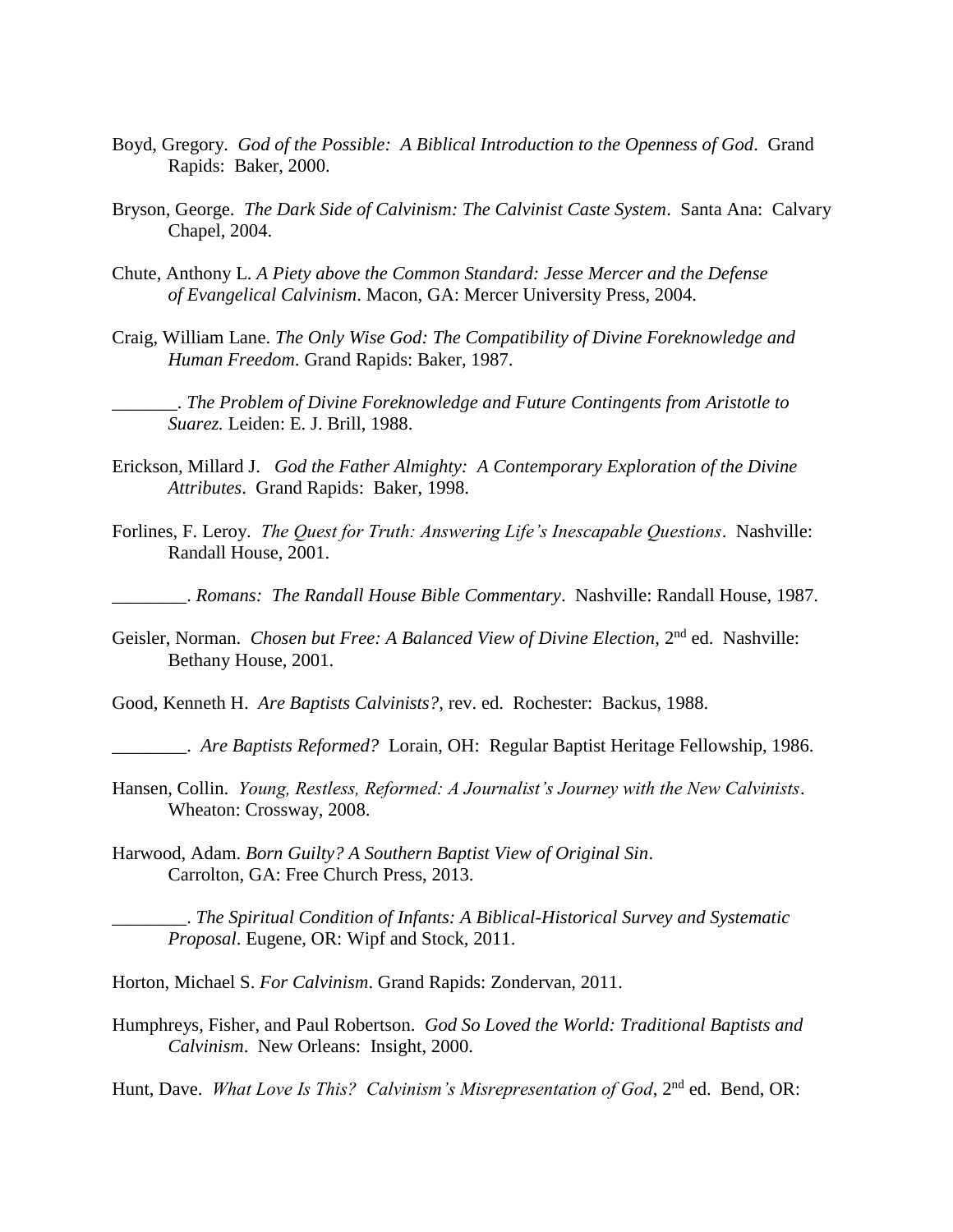The Berean Call, 2004.

- Keathley, Kenneth. *Salvation and Sovereignty: A Molinist Approach*. Nashville: B&H Academic, 2010.
- Nettles, Tom J. *By His Grace and For His Glory: A Historical, Theological, and Practical Study of the Doctrines of Grace in Baptist Life*, rev. ed. Lake Charles: Cor Meum Tibi, 2002.

\_\_\_\_\_\_\_\_. *Ready for Reformation?: Bringing Authentic Reform to Southern Baptist Churches*. Nashville: Broadman and Holman, 2005.

Nettles, Thomas J., and Matthew M. Barrett, eds. *Whomever He Wills: A Surprising Display of Sovereign Mercy*. Cape Coral, FL: Founders, 2012.

Olson, Roger E. *Against Calvinism*. Grand Rapids: Zondervan, 2011.

\_\_\_\_\_\_\_\_. *Arminian Theology: Myths and Realities.* Downers Grove: InterVarsity, 2006.

- Page, Frank. *Trouble with the TULIP: A Closer Examination*. Canton, GA: Riverstone Group, 2000.
- Peterson, Robert A, and Michael D. Williams. *Why I Am Not an Arminian.* Downers Grove: InterVarsity, 2004.
- Pinnock, Clark. *The Grace of God, the Will of Man: A Case for Arminianism*. Grand Rapids: Academie, 1989.
- Pinnock, Clark, ed., with Richard Rice, William Hasker, and John Sanders. *The Openness of God: A Biblical Challenge to the Traditional Understanding of God*. Downers Grove: InterVarsity, 1994.
- Reisinger, Ernest C., and D. Matthew Allen, eds. *A Quiet Revolution: A Chronicle of Beginnings of Reformation in the Southern Baptist Convention.* Cape Coral, FL: Founders, 2000.
- Rice, Richard. *God's Foreknowledge and Man's Free Will*. Minneapolis: Bethany House, 1985.
- Rogers, Ronnie W. *Reflections of a Disenchanted Calvinist: The Disquieting Realities of Calvinism*. Bloomington, IN: CrossBooks, 2012.
- Sanders, John. *The God Who Risks: A Theology of Providence*. Downers Grove: InterVarsity, 1998.
- Shreiner, Thomas, and Bruce Ware, eds. *Still Sovereign: Contemporary Perspectives on Election, Foreknowledge, and Grace*. Grand Rapids: Baker, 2000.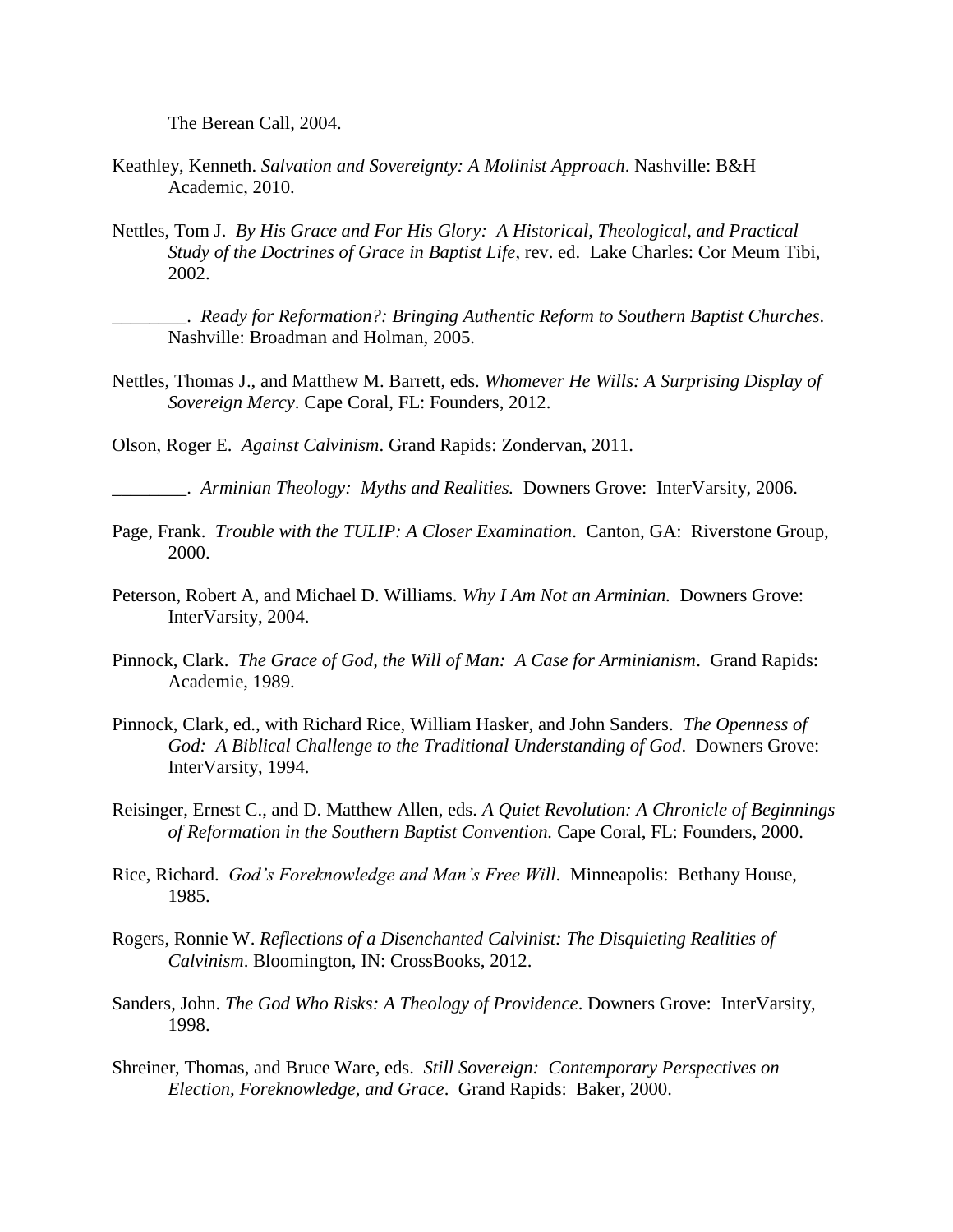- Smith, Maurice. *Resurgent Calvinism, Baptist Style: The Reformed Baptist Movement in America*. N.p., 1987.
- Spencer, Duane Edward. *TULIP: The Five Points of Calvinism in the Light of Scripture*. Grand Rapids: Baker, 1979.
- Steele, David N., Curtis C. Thomas, and S. Lance Quinn. *The Five Points of Calvinism: Defined, Defended, Documented*, 2nd ed. Phillipsburg, NJ: Presbyterian & Reformed, 2004.
- Stewart, Kenneth J. *Ten Myths about Calvinism: Recovering the Breadth of the Reformed Tradition*. Downers Grove: IVP Academic, 2011.
- Vance, Laurence M. *The Other Side of Calvinism*. Pensacola: Vance Publications, 1991.
- Walls, Jerry, and Joseph Dongell. *Why I Am Not a Calvinist.* Downers Grove: InterVarsity, 2004.
- Ware, Bruce A. *God's Lesser Glory: The Diminished God of Open Theism*. Wheaton: Crossway, 2000.

#### Salvation for the Unevangelized Books

- Anderson, Norman. *Christianity and World Religions: The Challenge of Pluralism*. Downers Grove, IL: InterVarsity Press, 1984.
- Chung, Sung Wook. *Christ the One and Only: A Global Affirmation of the Uniqueness of Jesus Christ*. Grand Rapids: Baker, 2005.
- Crockett, William V., and Sigountos, James G., eds. *Through No Fault of Their Own? The Fate of Those Who Have Never Heard*. Grand Rapids: Baker, 1991.
- D'Costa. Gavin. *Christian Uniqueness Reconsidered: The Myth of a Pluralistic Theology of Religions.* Maryknoll, NY: Orbis, 1990.
- Fackre, Gabriel G., John Sanders, & Ronald Nash. *What about Those Who Have Never Heard? Three Views on the Destiny of the Unevangelized*. Downers Grove: InterVarsity, 1995.
- Hick, John. *An Interpretation of Religion: Human Responses to the Transcendent*. London: MacMillan Press, 1989.
- Netland, Harold. *Encountering Religious Pluralism: The Challenge to Christian Faith and Mission*. Downers Grove: InterVarsity Press, 2001.
- Pinnock, Clark*. A Wideness in God's Mercy: The Finality of Jesus Christ in a World of Religions*. Grand Rapids: Zondervan, 1992.
- Richardson, Donald. *Eternity in Their Hearts*. Ventura, CA: Regal, 1984.